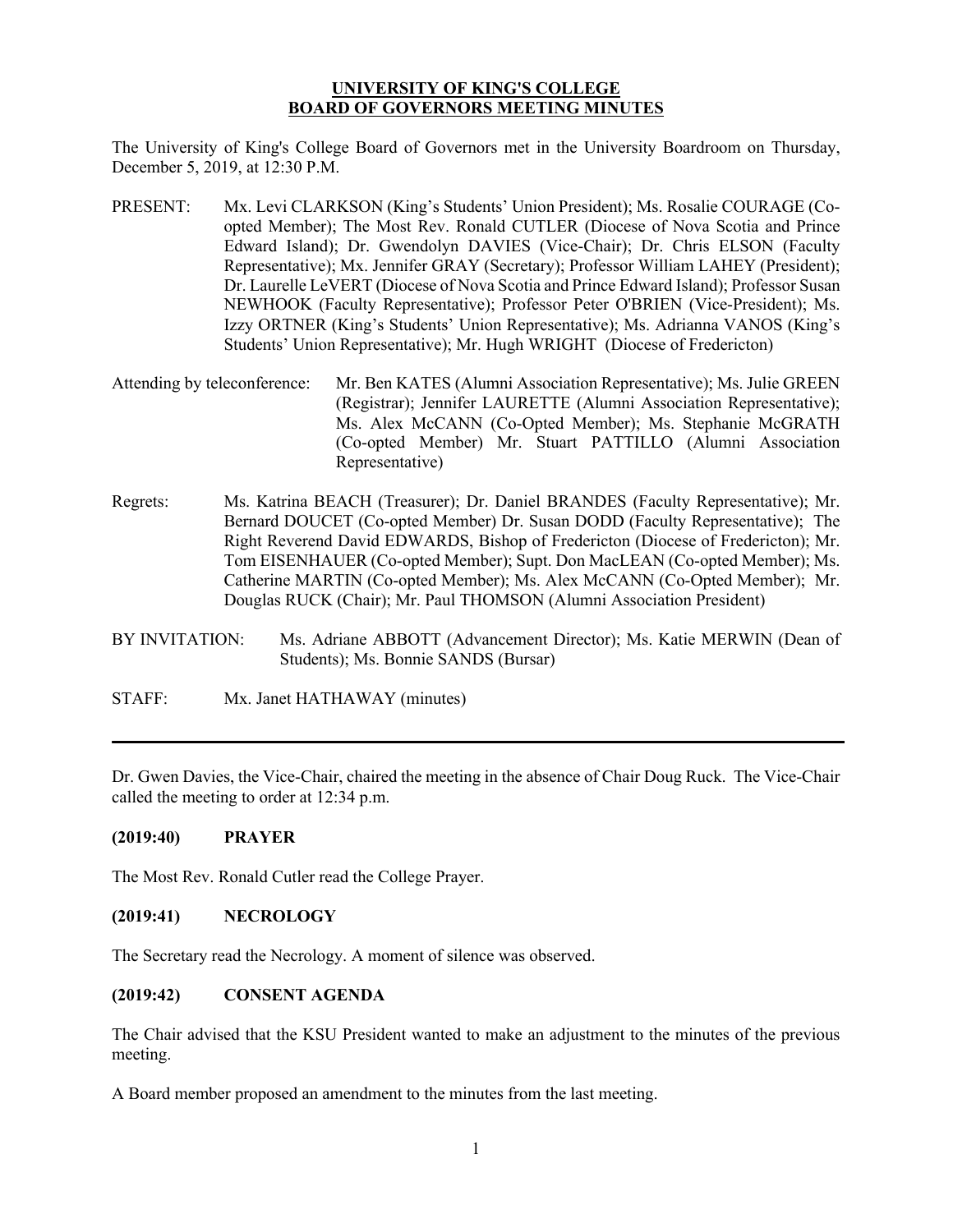**MOTION: (Chapman/Vanos) that the minutes of the Board of Governors' meeting of October 3, 2019, be amended by adding the following paragraph to the President's Report on page 7: "King's Students Union Board members pointed out that in this MOU signed by the Minister of Labour and Advanced Education, Labi Kousoulis, and the Chair of CONSUP, Professor William Lahey, tuition fees remain completely deregulated for out-of-province students, international students, graduate students and professional students, meaning they can be raised by any amount year over year. Provincial funding for universities remains stagnant at 1%, which is not enough to cover CPI increases and is therefore actually a cut to post-secondary education funding in this province." CARRIED.**

The Chair referred to the Consent Agenda addressing the following matters:

- a) Approval of Minutes
- b) Advancement Office Report
- c) Advancement Committee Report
- d) Bursar's Report

#### **MOTION: (Gray/Elson) that the Consent Agenda be approved. CARRIED.**

#### **(2019:43) BUSINESS ITEMS**

#### **a) 2019-2020 FINANCIAL UPDATE**

At 12:42 p.m., Alex McCann joined the meeting by teleconference.

The Bursar advised that the surplus is now \$438,000 because enrolment has decreased by five students. However, more meal plans were sold than expected, so the University will receive the maximum commission from Chartwells. The Bursar noted that \$20,000 related to the program external reviews had been removed from the first quarter but had been restored to pay for the recruitment costs of new faculty members.

### **b) RESTORATION OF CHAPEL, MIDDLE AND RADICAL BAYS**

The President introduced Ian Wagschal, the Director of Facilities Management.

The President reminded the members that the Board approved launching this project 12 months ago. The design is essentially the same as it was then. The University did not proceed then because it had not made the progress in fundraising for the project that was hoped, so there was a higher risk then that the project would not be funded by donated dollars. The situation is different this year. The University already has \$2 million in donated dollars, and surpluses to contribute.

At 12:47 p.m., Hugh Wright arrived.

The President advised that he also did not want to put the new Director of Facilities into managing this project immediately upon starting the job. Finally, King's had gone to the market for the external portion of the project but had not received the type of bids that gave confidence the project would be properly managed. The University now fully understands the risks that would be involved, which gives confidence these risks can be managed. King's wants to proceed this year, but will not proceed unless there is confidence King's can manage the project on time and within budget.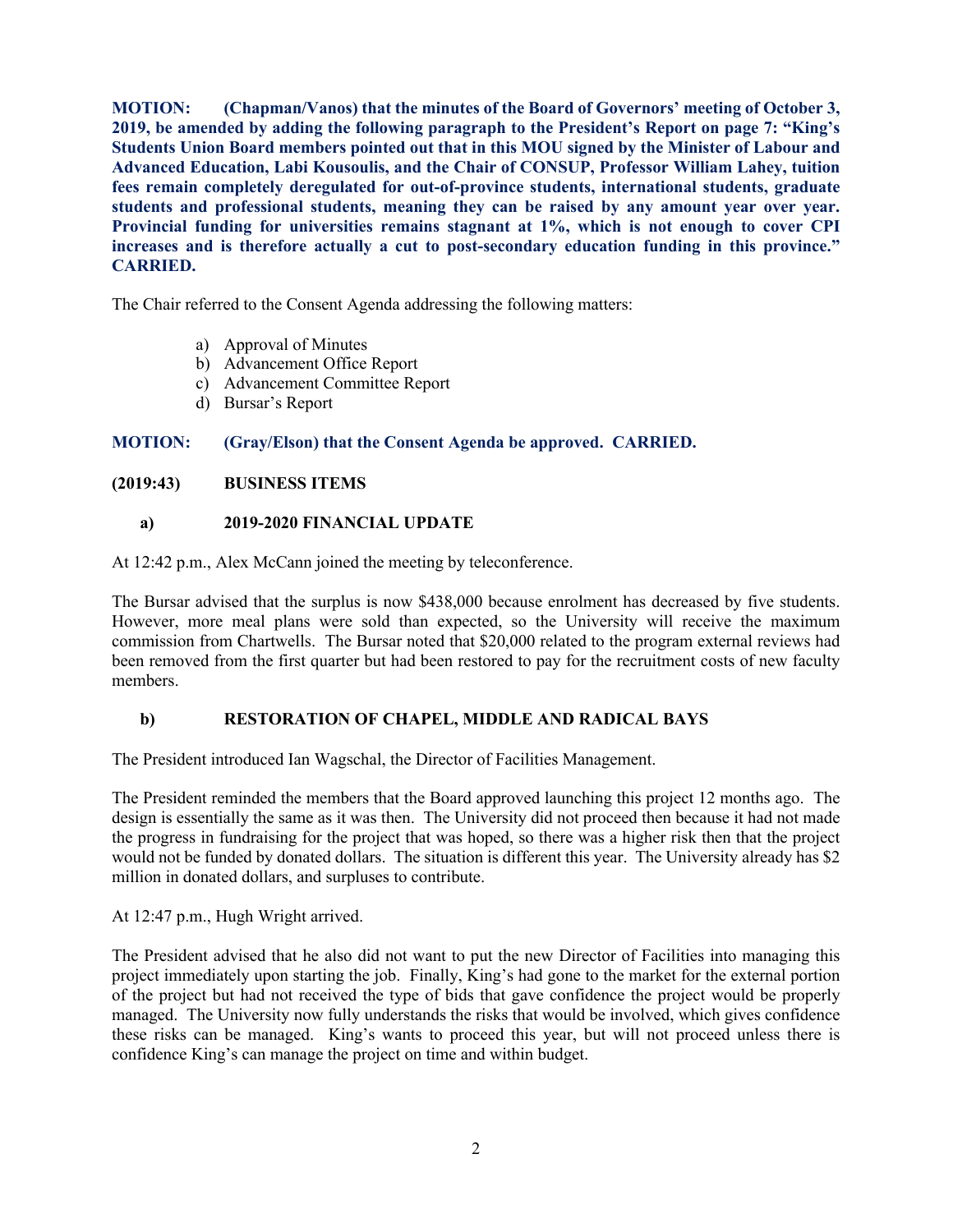The Director of Facilities Management gave a presentation on the Tri-Bay Renovation Project, highlighting the following.

- Improvement of the residences will improve the conduciveness of the University's academic mission – which is taken from the President's mandate.
- The project will involve upgrading residence rooms, ventilation and other systems. The Tri-Bays are three separate buildings, each of which forms its own separate community of rooms that open onto a central staircase. Most dorms in Canada open onto a corridor. Students get a double room but it is not the conventional room. That is unique and the University plans to retain that in this renovation.
- The first major change is adding a common room. That is a kitchen and living room, a place where students can congregate and make a meal. It is conducive to each of these bays being a family and this is the family room.
- The new design removes the closets and uses wardrobe furniture for the same function to make equal space for each room.
- Regarding the washrooms, all eight people on the floor use one shower and one washroom now. In the new plan, one bedroom is removed, so the washroom has two water closets and two showers with vestibules.
- The project will replace steam with hot water heat that will provide energy savings. There will also be an exhaust system in the washrooms, renewed plumbing, work on the dormers. Energy savings are an environmental issue.

Board members asked if the washrooms were co-ed. The Facilities Director said they were.

The Facilities Director spoke of the budget, schedule and risk relating to the Tri-Bays Project. The schedule is for completion in August 2020. The work needs to be done in four months, starting as soon as students leave after the term ends this coming spring.

The Facilities Director discussed risks associated with this project. The primary risk is schedule – the residence has to be ready for students arriving in September. There will be surprises in this building. It is a 1928 building by Andrew Cobb, who was known for his innovation, so he did things a little differently.

The University will be looking for more than the lowest price on this project. The Facilities Director advised that King's will use best value procurement: in addition to cost, the University is asking the contractor to provide a plan on how they will handle risk. King's may not award the contract to the lowest bidder but to the contractor who gives best value for the money.

The Facilites Director noted that the second possibility is the more likely risk: the Tri-Bays will be ready but won't be complete - things like the heat not working, curtains missing. King's must be sure the building is completed in August, which means the construction end date must be in July to give time to get into the building to work out bugs. There can be no early student arrivals.

In respect of cost, the \$3.2 million figure was supplied by professional estimate. It reflects an ideal construction environment – but that amount is the low end because contractors will realize this is an unconventional building and will price in risks and problems. It is important to find issues now, so King's is doing a hazmat survey, scanning floors and walls to see what is inside them, and has done destructive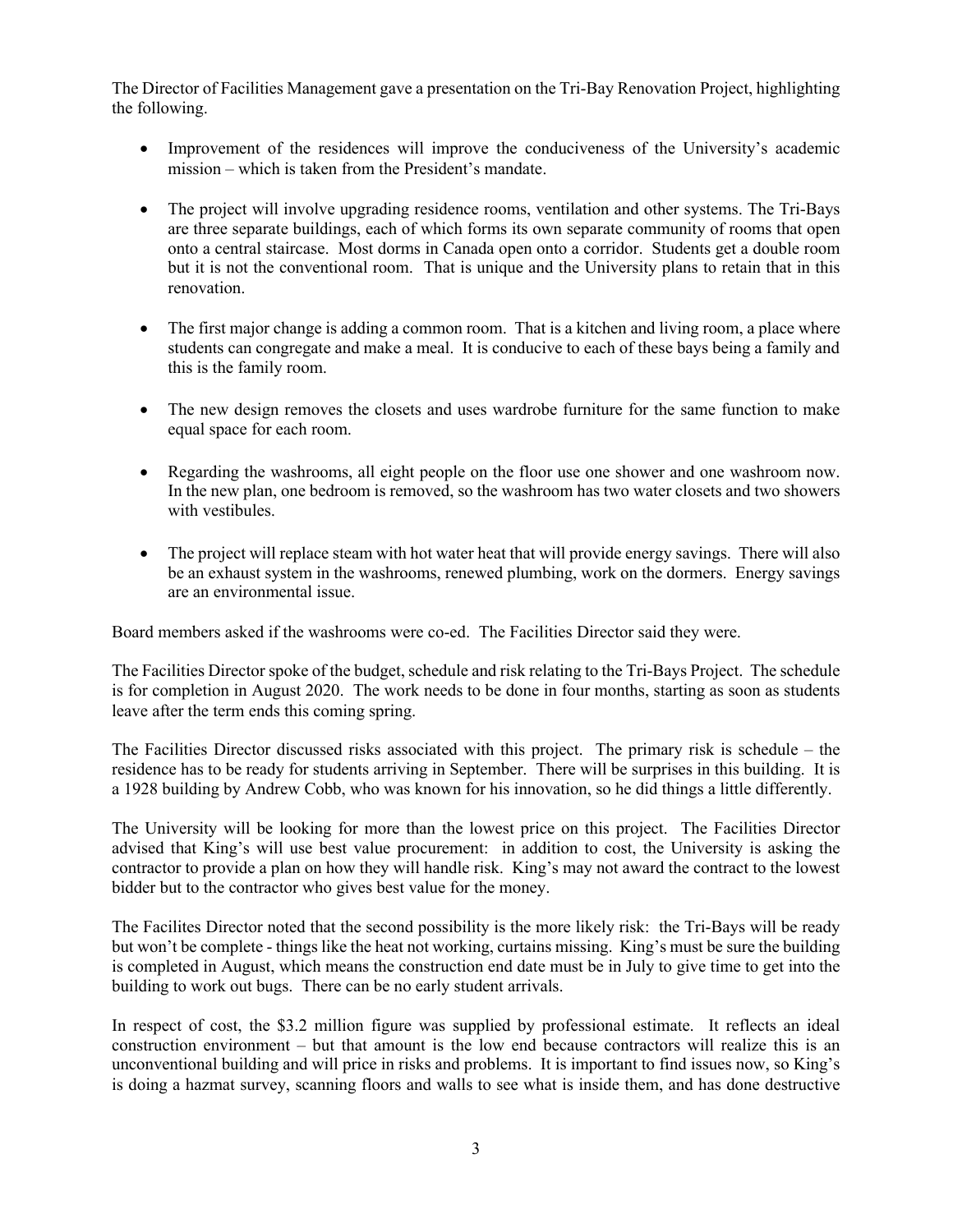testing. The floor has clay tiles inside slabs. The contractor needs to be aware of that going in because it affects pricing.

The Facilities Director advised that King's will allow alternates - for the contractor to find alternate suppliers or mechanisms.

Board members asked if the contractor had a say in the furnishings. The Facilities Director advised that they will provide a range of choices. Furnishings will be similar to North Pole Bay.

Board members asked where Facilities would move. The Facilities Director advised that Facilities has shop space and will move into that. If there is a need for separate space, Facilities might have a site trailer in the parking lot.

The President advised that there are two important summer programs, HYP and the MFA summer residency. It is impossible to eliminate all disruption, but the University will be working strenuously to reduce disruption.

## **i) Approval of motion approving design and construction plan**

**MOTION: (Wright/Courage) that the Board hereby approves the design of renovations to the Tri-Bay (Chapel Bay, Middle Bay and Radical Bay) residence building as presented to the Board by the Director of Facilities Management. CARRIED.** 

**ii) Approval of motion granting authority to enter into a construction contract**

**MOTION: (Cutler/Wright) Be it resolved that the Board hereby authorizes King's administration to enter into a construction contract for the renovation of the Tri-Bay residence building in an amount not exceeding \$5 million. CARRIED.**

**iii) Approval of motions on financing**

**MOTION: (Wright/Gray) Be it resolved that the Board hereby authorizes the use of the operating cash surplus from fiscal year 2018-19 in the amount of \$625,000 and the operating cash surplus for fiscal year 2019-20, currently forecasted to be approximately \$400,000, to partially finance the renovation of the Tri-Bay residence building. Pending their use, these operating cash surpluses will be transferred into the internally restricted fund in the March 31, 2020 audited financial statements. CARRIED.**

The President explained there would be further discussion with the Board on the fourth motion. The use of the internally restricted funds would be on terms applicable to a commercial loan, so the University would repay with interest any money used this way.

**MOTION: (LeVert/Lahey) Be it also resolved that the Board hereby approves the transfer from internally restricted funds to the College's operating account the funds necessary to finance the Tri-Bay residence building renovation financing shortfall should one exist at terms as agreed upon at the time. CARRIED.**

- **c) MAJOR GIFTS CAMPAIGN**
	- **i) Approval of Campaign architecture, elements and process**
	- **ii) Approval of proposed staffing and financing**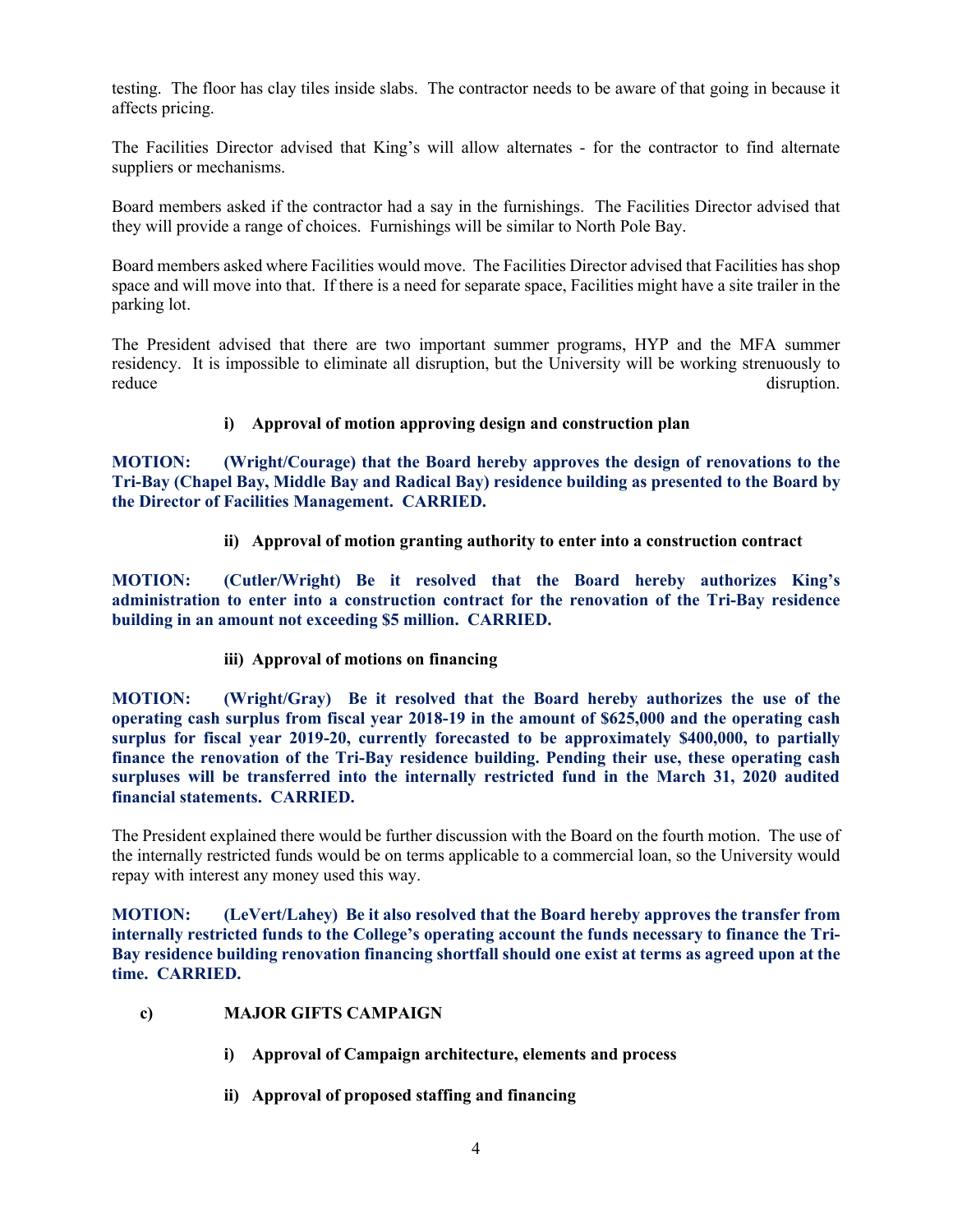The President advised that there has been a lot of coordinated work between the Advancement Committee, the Finance, Audit and Risk Committee, and various people in administration. Relating to the major gifts campaign, the President noted that immediately launching a major gifts campaign was not a good idea when he first took the job because he needed time to get to know the university that he would be trying to raise money for and to establish himself in the community. That decision to delay the major gifts campaign was communicated to the Board. Now in the fourth year of a five-year term, the President indicated he has reached the point where he can speak authentically and accurately on behalf of the University to the people from whom we are asking money. A major gifts campaign is long overdue for the University. It escalates gifts to the university and has ancillary benefits, such as profile that can increase enrolment and could set up a foundation for future.

Another important thing is the University is now in a balanced budget situation, which is reassuring to donors. It would have been more difficult two years ago when King's had a \$2.2 million deficit. Donors want to fund new initiatives and additional assets and capacity, not debt.

The economy has been very good for a while. It would be advantageous to get a major gifts campaign started when the economy is still good.

At 1:20 p.m., Mr. Stuart Pattillo joined the meeting by teleconference.

The President reported that at the Executive meeting, two issues were identified: students want more opportunity to have input on this. The KSU President and he are in communication on what processes might be used. The other was how Faculty should be engaged on a major gifts campaign in particular, on academic issues that fall under the campaign. There have been formal conversations with Faculty about ensuring faculty engagement is addressed. This same presentation will be made to Faculty at their December 10 meeting. One discussion will be what process will be used to enable Faculty to know how the University is being represented during the course of the campaign and to have input.

The Director of Advancement delivered her presentation, "Outline and Elements of a Campaign for King's".

The Advancement Director reported that King's has raised \$5.1 million from 2011-2016 in connection with the President's Lodge, the Pit, the Wardroom, and the Sobeys Family Scholarships.

The Campus Masterplan was received in March 2016. President Lahey's mandate letter called for him to launch a campaign. He wrote a document called "The Next Century" campaign that was shared throughout the community for feedback. The President held lunches to discuss it. It was also discussed at Dalhousie FASS, and with students of the day in 2018 as part of the budget package presentation. The Advancement Director noted that they will go back to students to ensure this still resonates with them. A wish list was generated of \$40 million worth of large and small items. The Advancement Office looked through the prospect list to determine what the analysis would be - that King's could probably raise \$10-15 million. Last summer, the University hired consultant Floyd Dykeman to work with the Advancement Office to develop a campaign. He agreed with the assessment that under \$15 million was accurate.

The narrative and timing: the 100<sup>th</sup> anniversary of the Windsor fire and what happened next in the decade that followed would be a natural launching date because it was a decade of change - a decade of elevated giving.

The quiet phase launched in February would be to develop materials, visit donors, issue communications around the early campaign messaging to establish the need and tell the stories. The *Tidings* magazine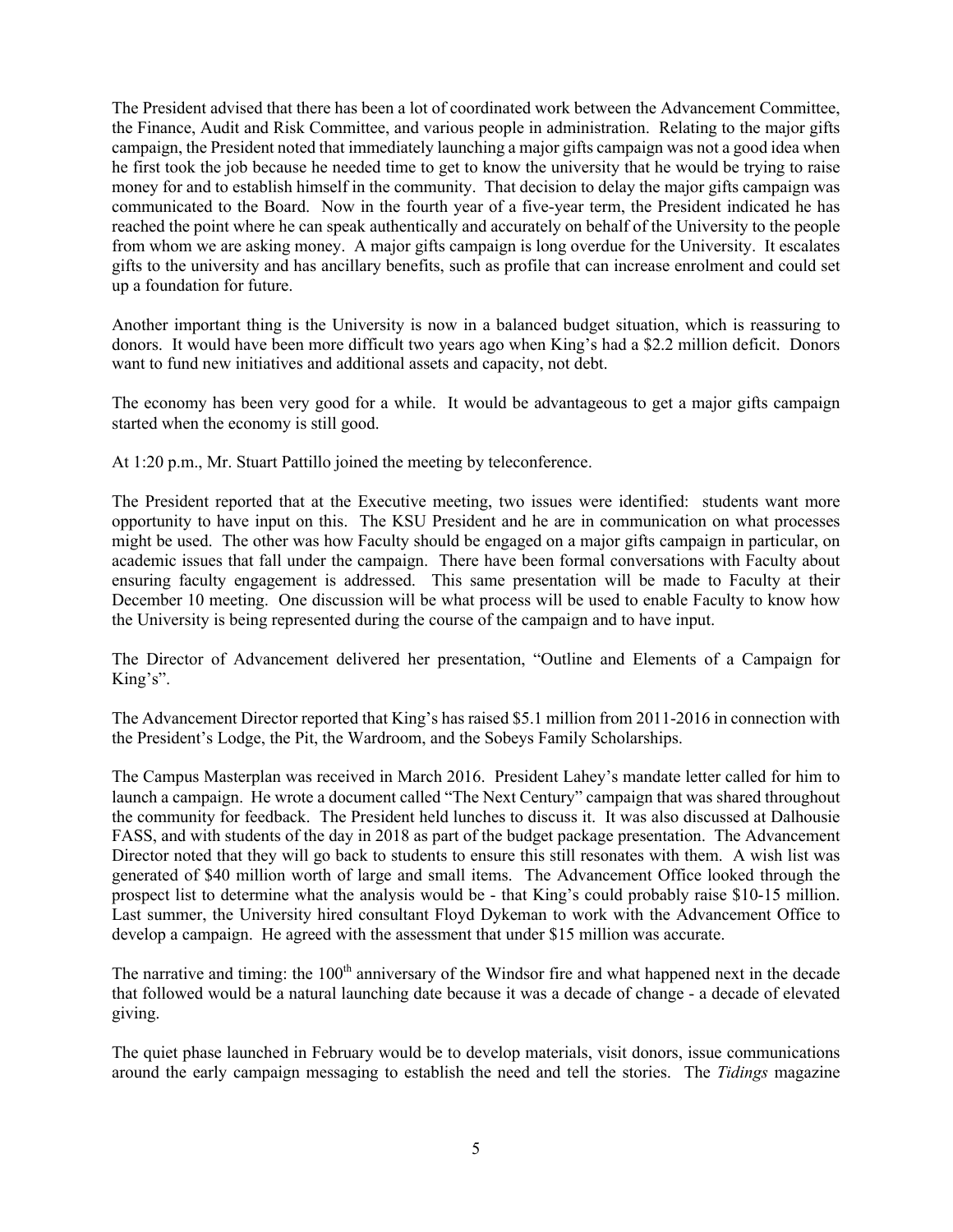coming out in February will have stories about the residences. The formal announcement will not happen until 50-60% of the goal has been pledged.

In the end, it is donors who decide what is of interest to them. King's needs to be nimble to avoid many half-funded projects. Things not in the \$15 million bucket still come along with King's in donor visits. This is also seen as relationship-building because the people who give have usually given gifts before planting seeds for what is coming up. In discussing the restoration of the Bays, King's would also discuss the renovation of Alexandra Hall for accessibility reasons. A lot of funding will be done through private donations and foundations, but conversations will be continued with government sources.

The Advancement Director described the focus of the \$15 million in fundraising: three buckets of \$5 million: the buildings of Kings; \$5 million for the King's student experience – scholarships, bursaries, financial assistance and \$5 million for King's academic mission – the core of everything must centre around students.

The buildings are the easiest. Cochran Bay, accessibility of Alex Hall, the Journalism School, refurbishment of Prince Hall, sound systems for Alumni Hall so movies can be shown, and for Prince Hall. Smaller projects would improve functionality and beautify the campus; art around the College, improve the Quad; better space for the SVPRO office and the Equity Officer, racialized students, mental health counselling.

In respect of the student experience – King's has brought back the Prince Scholarship and created an endowment for one (it is offered every four years); one that is a flow-through – it would be good to have one of these on offer at a minimum; funding for Public Humanities fellowships and administration for that; and funding to eliminate or reduce financial barriers. King's is trying to transfer current scholarships from current funding to endowment.

Concerning the academic mission – either chairs or professorships depending on priorities agreed through faculty – talk of engineering or medical humanities; Indigenous journalism – could be a permanent or visiting position; Humanities for Young People (HYP) funding; the Reporting in Mi'kmaq'i Journalism course – it would be ideal to have longer term funding for that course; concurrent priorities; long term funding for the Florence and Berlin courses, and assistance for students who need it to participate; Indigenisation – Eskasoni funding for the Berlin course; funding for visiting artists and writers in residence.

The priorities are urgency on the Tri-Bays project. There is \$1.9 million to go.

The Advancement Director showed a slide depicting a campaign pyramid. She advised that for every gift, one needs three or four prospects. This gives an idea of the scale of what it will take to raise \$15 million. Board engagement will be critical to identify prospects. King's has a list of potential donors with capacity to help. Some have a history of giving, others have an affinity for the University, and administration needs introductions to them.

Board members asked about raising money for professorships versus chairs: what is the difference between the two? The Advancement Director advised that a chair has a larger research component around it so there would be more time to do that. The amount of revenue from \$4 million to \$2 million would be the difference between a research chair and teaching chair.

Board members asked if there was an idea of where potential donors were geographically. The Advancement Director advised that they are primarily in Canada but across the country, and some are in the United States.

Board members asked about various building priorities.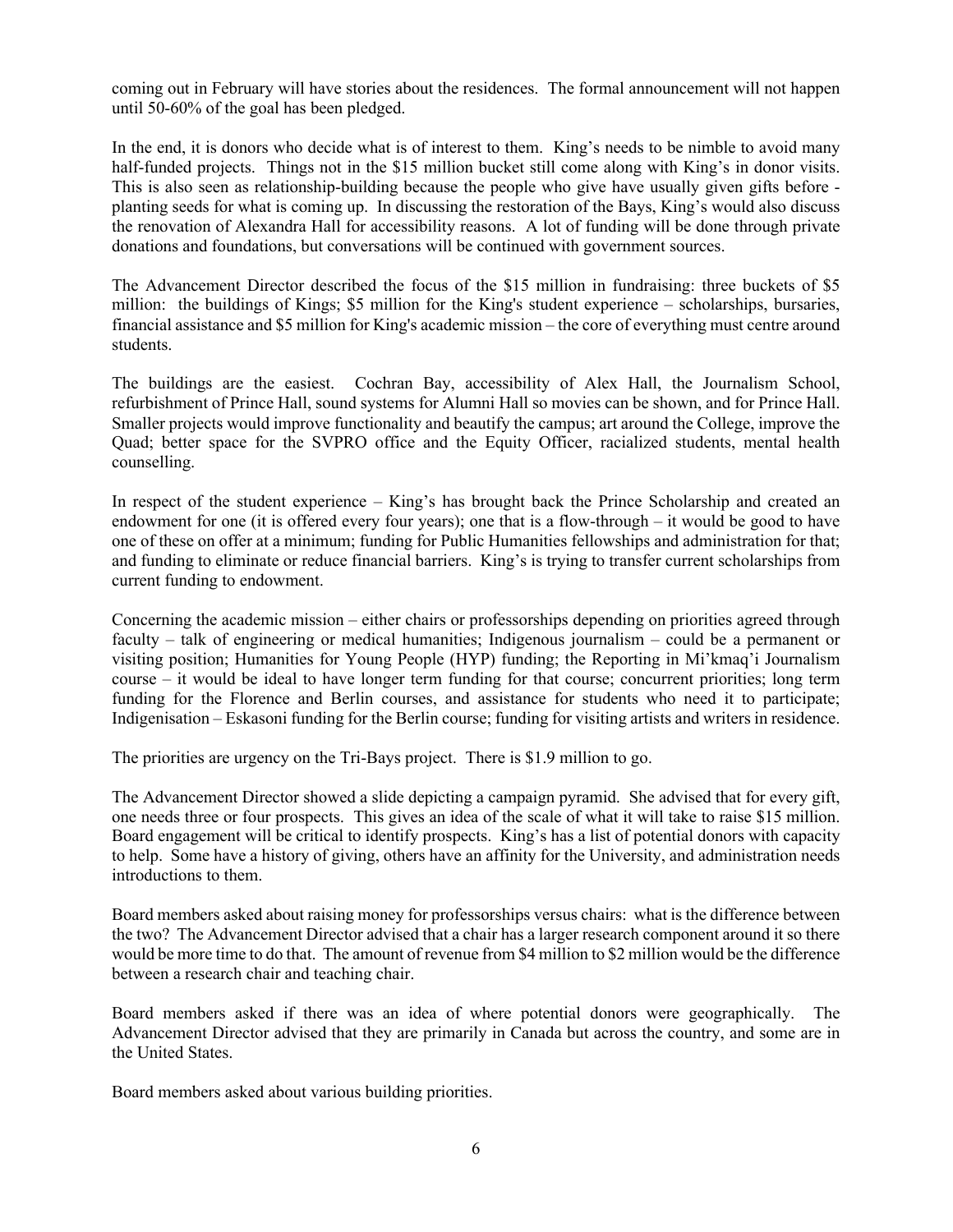The President advised that the University should expect to spend \$1.5 million to raise \$15 million. The resources King's brings to bear on this campaign are not Advancement office resources. King's is recommending that the University fund this campaign not from operating expenses but from the campaign itself, which is a frequently taken approach.

**MOTION: (Courage/LeVert) that the Board approves financing of a major gifts campaign with a goal of \$15,000,000 out of donated dollars, on the understanding campaign costs are expected to be approximately \$1,500,000 and on the basis of administration's estimate that campaign costs over the first three years of the campaign will be \$720,000. CARRIED.**

# **d) REPORT FROM BUDGET ADVISORY COMMITTEE SUB-COMMITTEE ON JOURNALISM TUITION**

The Vice-President noted that circumstances that prompted the formation of the Advisory Committee were observations that Journalism tuition was high and also because Journalism enrolment had declined in recent years. The Subcommittee was formed to examine tuition to see if it had a measurable impact on Journalism enrolment. The Subcommittee met over the past summer to discuss the Bachelor of Journalism Honours program, the Bachelor of Journalism one-year program, and the Master of Journalism program. The Subcommittee was chaired by the Registrar.

The Committee considered the following:

- enrolment data:
- market research informed by the Academica group survey;
- the alumni survey;
- comparator programs across the country;
- scenarios for reducing tuition considering institutional costs against potential savings for students; and
- bursary data and government funding rates.

The Vice-President thanked the Bursar and Registrar and their offices for compiling the data. The Subcommittee discovered that Journalism graduates are faring well in the job market. Alumni outcomes showed that for half of them, the positions they gained two years after graduation were somewhat related to their major at King's, but Journalism alumni said their positions were closely related. Tuition comparisons with other institutions show that for undergraduate Journalism King's outpaces its competitors.

The Subcommittee looked at comparator institutions and found the differences between Journalism and arts tuitions were in the same range. The cost of program delivery justified the tuition levels, given the funding received. The Subcommittee, when looking at scenarios for reducing tuition, determined that Journalism students were more likely to have loans. Bin weights showed Journalism measured on same level as science education for government funding purposes.

The Subcommittee looked at market research. The recommendations that came out of this were that Journalism tuition be capped at an increase of 1% in each of 2020-21 and 2021-22, and additional bursary funds should be made available to Journalism students. The provincial government allows a maximum 3% increase in undergraduate Nova Scotia tuition, but the Subcommittee settled on 1% in order to alleviate the impact on students but also to project a better enrolment rate. The study did not reveal a clear connection between enrolment rates and tuition rates, but the perception is strong, that is why the two-year timeframe is proposed so we can measure at the end of it if there is a measurable effect.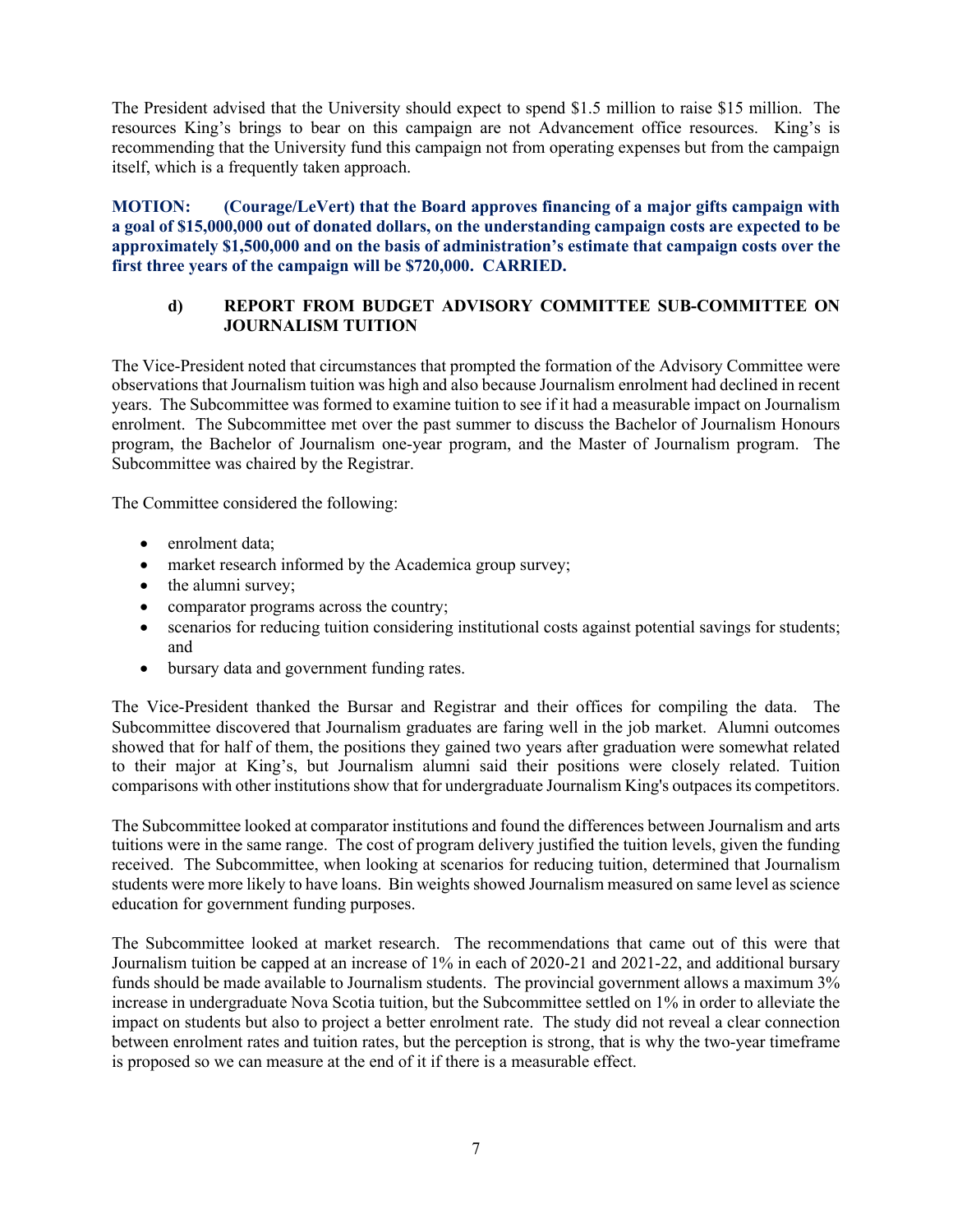The Subcommittee also noted subsidiary areas of interest  $-$  a comparatively low retention rate in the Journalism program, but many losses from the Journalism program are retained at King's because students transfer. The Subcommittee also noted the swiftly changing job market and identified potential for additional fundraising for student financial awards.

In response to questions from Board members about retention, the Registrar noted that King's loses students in our program, not from King's. The University is retaining students as King's-Dalhousie students but they are choosing after their first year to do other programs. It may be due to compelling experiences in the FYP program, but that is anecdotal – there is not strong research on that. It would be wise to have another group look into retention in Journalism.

Board members asked how many students left Journalism last year for other upper level programs after their first year. The Registrar advised the retention rate was 70% in a class of 35 students. Board members encouraged further analysis on this issue.

### **MOTION: (O'Brien/Gray) that Journalism tuition be capped at an increase of 1% in each of 2020-2021 and 2021-2022 and additional bursary funds will be made available to Journalism students. CARRIED.**

At 2:14 p.m., the Chair called for a break.

At 2:25 p.m., the meeting resumed.

The Vice-Chair moved the following item forward on the agenda in case the meeting lost its quorum.

## **(***2***019:44) PRESIDENT'S PERSONNEL RECOMMENDATIONS**

The President referred to his document listing appointments and reappointments that was circulated separately from the meeting package.

## **MOTION: (Lahey/O'Brien) that the Board of Governors approve the list of appointments and reappointments as provided. CARRIED.**

### **(2019:45) PRESIDENT'S REPORT**

The President spoke of the following items in addition to his written report.

- King's had two students interviewed for Rhodes Scholarships and the University has a Rhodes Scholar. Both Isabelle Roach and Caleb Sher are wonderful representatives of the University. The President noted the work of the Vice-President and Pamela Hazel, who did a lot of work in this regard. The University always has exceptional students coming forward. This year there were at least two other students he wanted to recommend, but was not permitted to. The Rhodes Scholarship is emblematic of the quality of the experience the students acquire here at King's and at Dalhousie. Isabelle is very much a King's and Dal student, and Dal has been gracious in letting King's take the lead in claiming her.
- In Monday's Globe and Mail, there was a poignant article about Board member Cathy Martin, whose family was displaced by the Halifax Explosion. Cathy is often at the College, participating in events. Most recently, Duncan McCue, a recent graduate, did a two-day event on reporting on Indigenous communities. Cathy presided over the opening of that event.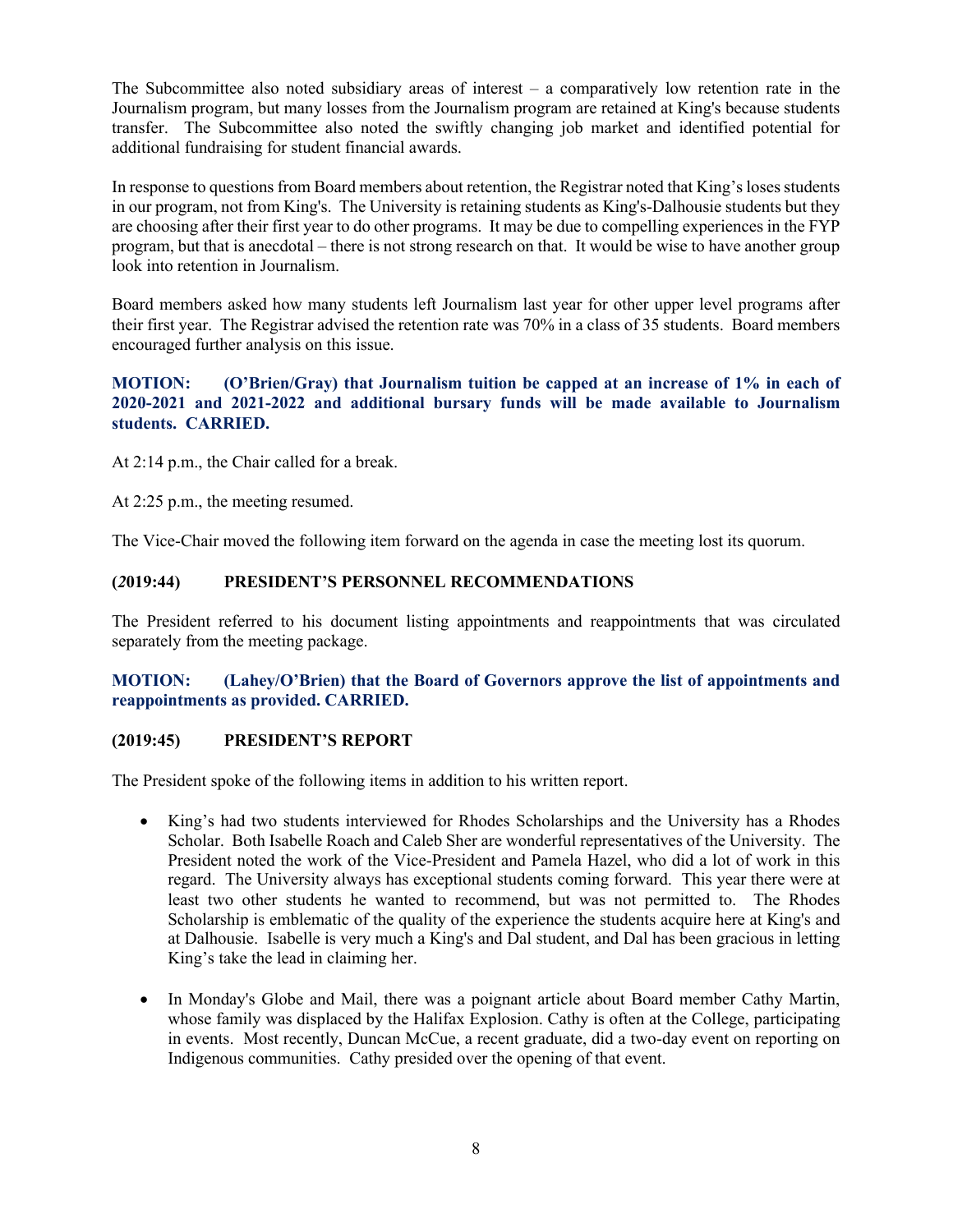- The President noted that he was doing more travelling in relation to fundraising, which means I cannot participate in as many events on campus as he used to, such as the Maritimes dinner last night.
- The President noted the FYP News and acknowledged Board member Susan Dodd, who leads the charge, this time assisted by Dr. Christopher Snook and Laya Nickerson and Lisa Gregory.
- The Haliburton Society Frivols was held in in the Lodge. The Lahey Family Christmas tree came down with a thud yesterday, but Facilities helped get it back up for the holiday reception this evening.

Board members observed that the President indicated he had attended an award ceremony at Government House for the Lieutenant Governor's Award for Excellence in Public Administration, but didn't mention that he were there because he were receiving the award himself. There was a round of applause from Board members.

## **(2019:46) KING'S STUDENTS' UNION REPORT**

The KSU President reviewed their written report. KSU held its fall elections and welcomed a new group of KSU councillors. The KSU Executive organized councillor training to make sure the new councillors are aware of their responsibilities.

KSU did a lot of work relating to the Federal election, with advance polling places on campus, a leaders' debate viewing party, a results watch party in the Wardroom, and a next-day election results debriefing session.

In terms of the Presidential Advisory Committee on Implementation of the Sexualized Violence Prevention and Response Policy (SVPIAC), the KSU President was part of the hiring process for the new Student Liaison position. The SVPIAC also participated in trauma-informed anti-oppression training. In other projects relating to sexualized violence, they participated in the Waves of Change Bystander Facilitator Training, which will be coming to King's in the new year. They also submitted an application for funding for a workshop series focussed on consent culture. The Canadian Federation of Students has received funding for a consent culture forum, so King's students will have an opportunity to participate.

At the KSU fall general meeting, a new bylaw was passed that allows funding for resource centres such as the Racialized Students' Collective and other closed spaces on campus. KSU bylaws do not allow funding for student societies that are not open to all students.

Jordan Roberts, the Sexualized Violence Prevention and Response Officer, has led training sessions. Frank Hempel from South House led Anti-Oppression Training that was attended by people from outside the Halifax community.

The CUBE intramural sport program is no longer active, but students can submit proposals to receive funding to run programing related to healthy active living on campus.

KSU has issued a statement in response to events that occurred at Mount Saint Vincent University, in which posters were put up around that campus saying, "[i]t's okay to be white."

The KSU President noted that such acts are overt displays of white supremacy, as they seek to question the reality of systemic oppression with their implications of white victimhood. Such acts have connections to alt-right and fascist movements. The KSU strongly condemn acts of white supremacy and slogans and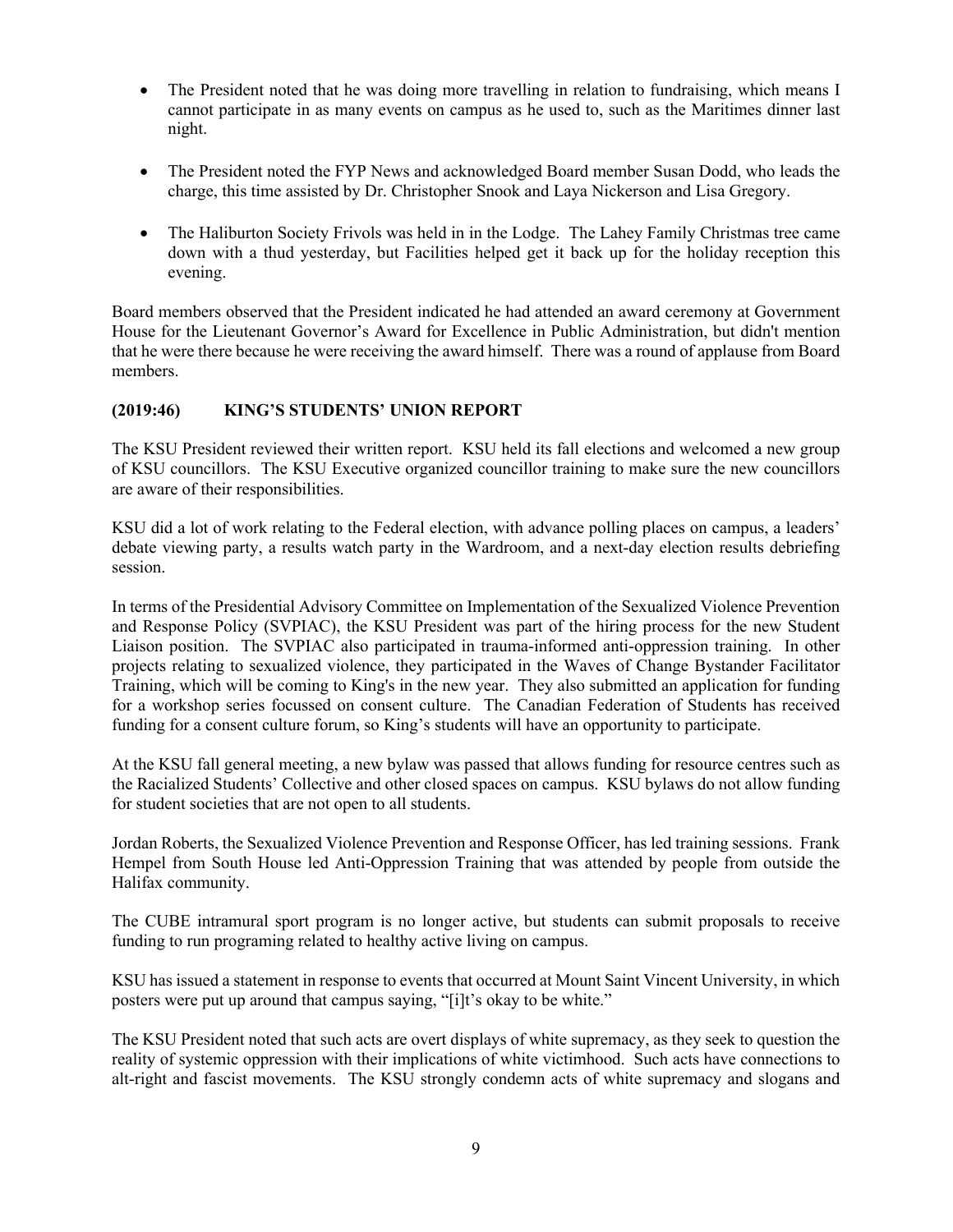rhetoric which seek to undermine the lived experience and systemic oppression of historically marginalized groups and individuals.

The KSU President travelled to Toronto to participate in the CFS national general meeting. KSU submitted three motions related to the CFS's policies on sexualized violence and gender issues, which passed.

On November 28, KSU's External Vice-President, on behalf of the KSU Executive, delivered a letter to the President, Vice-President, and Dean of Students, urging them to condemn the actions of the Dalhousie administration in relation to allowing Laura-Lynn Taylor Thompson to speak on the Dalhousie campus. The KSU President noted that Thompson consistently and publicly professes transphobic and homophobic rhetoric and giving her the platform to speak implicitly endorses/legitimizes her hateful views. As the campuses are inextricably linked, any threat to student safety at Dalhousie also affects student safety at King's. As outlined in our letter, the KSU is demanding that administration speak out by issuing a public statement on this matter.

KSU continues to have council meetings, executive committees, student meetings, government meetings, and university committee meetings. Students are outside studying very hard.

Board members asked about the changed bylaw's criteria for resource centres. The KSU President noted that the bylaw change came out of a discussion of the Racialized Students' Collective. The Collective did not apply for funding as a KSU society because a society needs to be open to anyone. At any general meeting, it was determined that a resource centre can apply with the criteria that they are representing a historically marginalized community.

# **(2019:47) VICE-PRESIDENT'S REPORT**

The Vice-President reviewed highlights from his written report.

He advised that he had been working hard with the Planning and Priorities Committee this fall. It is focussed on the new faculty hiring process that came out of the Board approval of the new faculty position.

The Vice-President noted that he hoped to advise of the new staff support position for the Vice-President's office and HYP soon.

The Vice-President travelled in October and November and caught the beginning and end of the lecture tour in Vancouver and Toronto. He noted positive conversations with parents and families on the tour.

Some items were not noted in the Vice-President's written report. The President mentioned the Rhodes Scholarship, which was a gratifying process to be involved with. King's posted the regional process for selection of the Loran Scholarships last weekend. KSU Representative Adriana Vanos is one of five have on campus. As with the Rhodes, King's enjoys a disproportionate number of Loran Scholars as compared to other universities across the country.

Board members observed that most of the Loran Scholars are also members of the KSU leadership.

### **(2019:48) REGISTRAR'S REPORT**

The Registrar reported that applications for admission to the fall 2020 entering class opened on October 15. She reported that she was in possession of the December 1 numbers and the good news is that the University is up over this time last year by six applications, which puts King's on target for a class of 220 next fall. King's had 111 applications from Ontario this year, up from 98 at the same date last year and from the all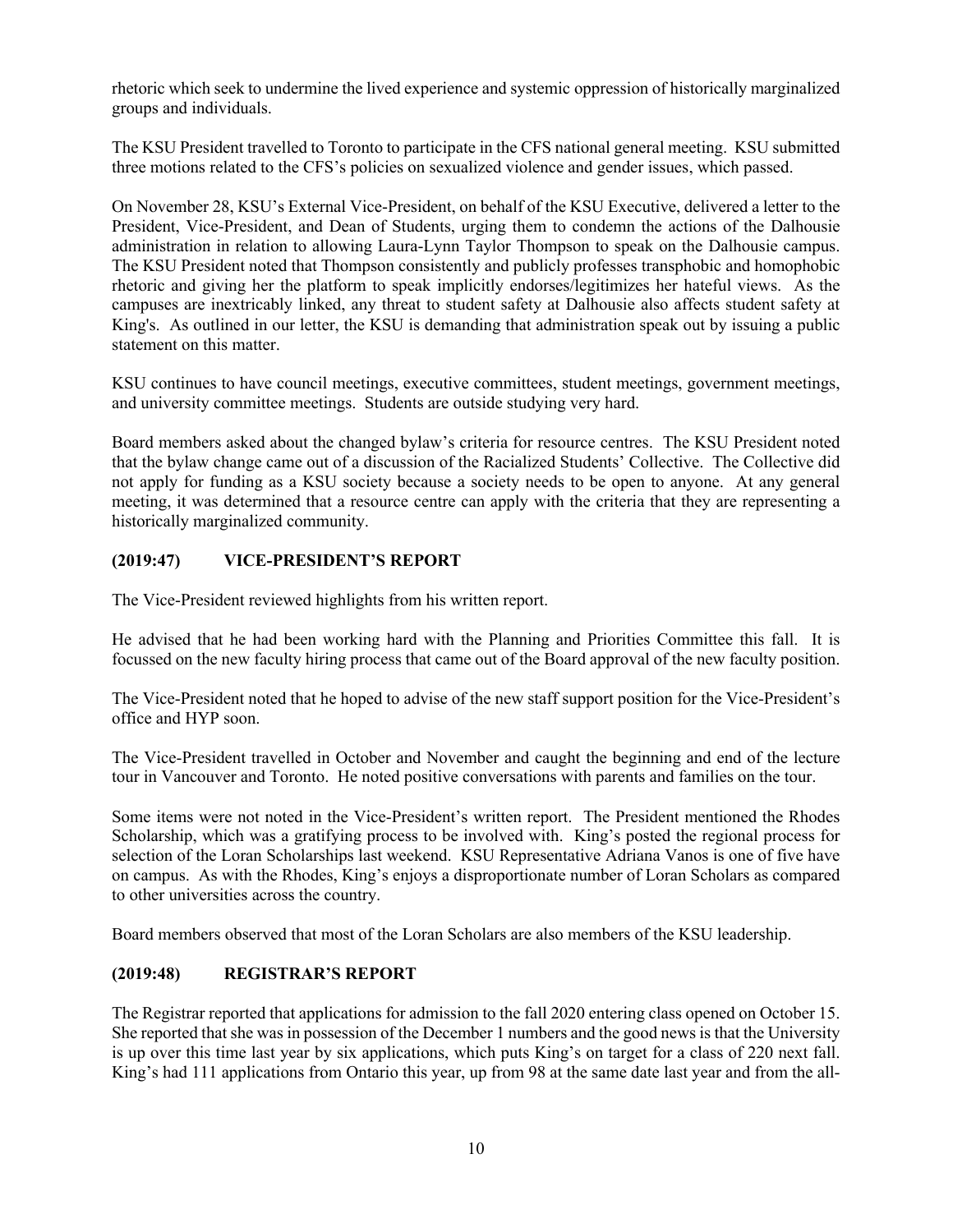time low of 61 in 2017. This speaks well of the University coming together to meet the enrolment challenges. Having a full time recruitment officer in Ontario has made a big difference.

The new University of Calgary Law School connection and recent Rhodes Scholar are all wonderful opportunities to raise the profile of King's. The Registrar encouraged Board members to speak of their King's experiences to many people during the holiday season.

The Registrar reported that Bonnie Crocker, Senior Consultant with Academica, was on campus in late November to present a draft of her final report summarizing the suite of studies they were contracted to complete for King's. The Chair, President, Vice-President, student, faculty, key Dalhousie colleagues and staff representatives were invited to iterations of the overview presentation. On the second day, specific findings and facilitated conversations were held on arts and humanities enrolment, programs and recruitment; the reputational study and its implications for our marketing and communications efforts; Journalism programs and recruitment; and admissions practices.

The Registrar noted that King's received some good advice that its needs to reflect on as the University develops a multi-year enrolment program that will require consultation with the entire community. King's has implemented the insights into what it is doing this year, particularly front-loading the recruitment efforts. King's is in a very challenging market with many competitors with large recruitment and marketing budgets. Additional investment in recruiting will be required, but the University is starting to see improvements from our approach.

Board members asked if the Registrar would be releasing a summary of the Academica briefing. The Registrar said once the final report is received from Academica, the King's community will have an opportunity to respond to it. The final report will arrive by the end of this month.

In response to questions from Board members about social media, the Advancement Director advised that King's was boosting social media. Academica found this generation is very concerned about outcomes. King's has profiled many of the alumni. Advancement and the Registrar's Office are working on a state of continuous improvement in terms of storytelling, marketing, and video.

The Registrar noted that in respect of concerns about outcomes, it is important to communicate about scholarship winners.

### **(2019:49) OTHER BUSINESS**

There was no further business.

The Vice-Chair reminded members of the reception in the President's Lodge from 5:30 to 7:30 p.m. this evening.

**(2019:50)** *IN CAMERA*

#### **MOTION: (Gray/Lahey) that the Board of Governors enter an** *in camera* **discussion. CARRIED.**

The meeting moved to an *in camera* discussion at 3:06 p.m.

### **MOTION: (Davies/Gray) that the Board of Governors move out of the** *in camera* **discussion. CARRIED.**

The meeting of the Board of Governors was adjourned at 3:26 p.m.